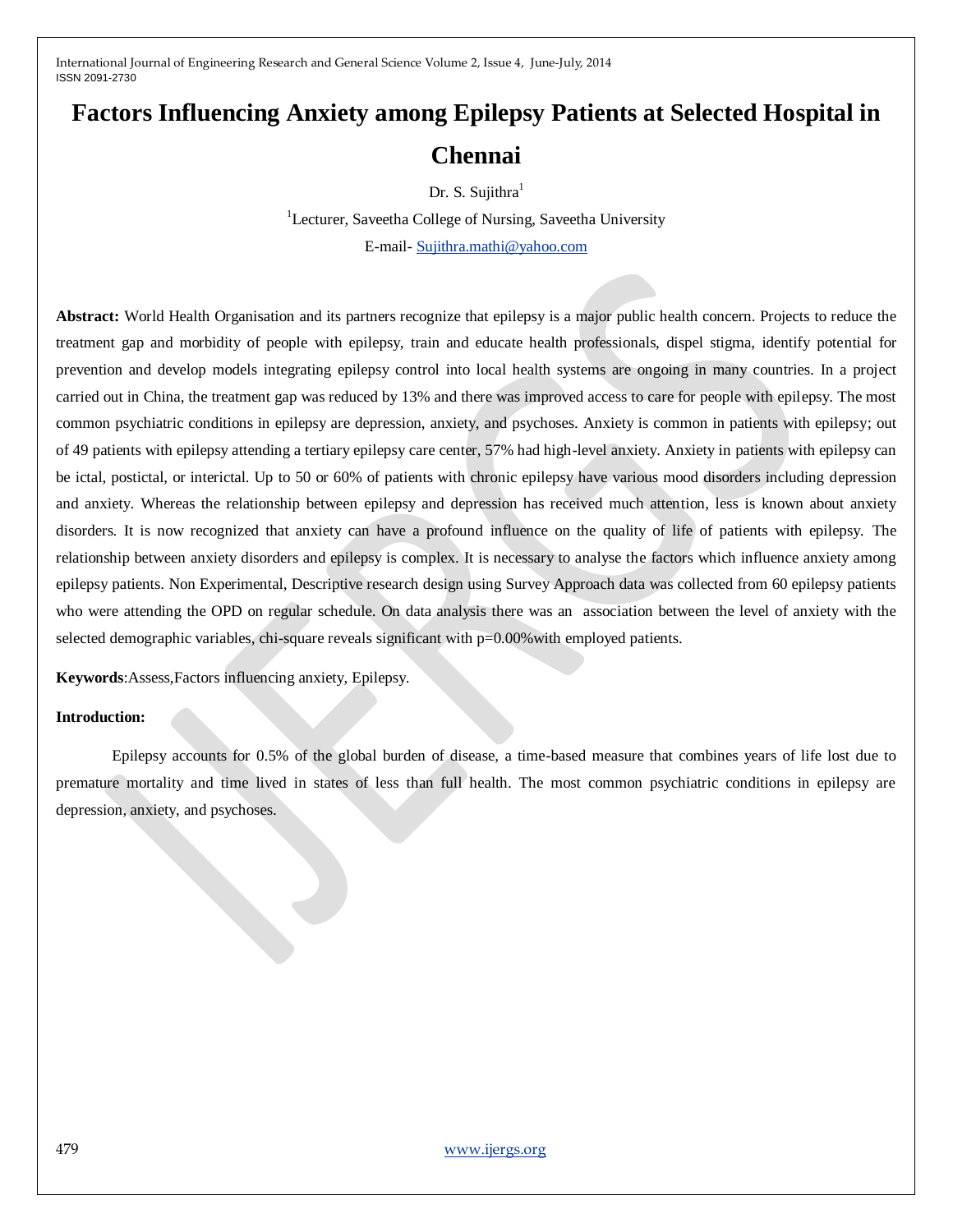Table below shows the Prevalence Rates of Psychiatric Disorders in Patients With Epilepsy and the General Population (2007 data)

| <b>Psychiatric Disorder</b> | <b>Controls</b> | <b>PatientsWith Epilepsy</b> |  |
|-----------------------------|-----------------|------------------------------|--|
|                             |                 |                              |  |
| Major depressive disorder   | 10.7%           | 17.4%                        |  |
| Anxiety disorder            | 11.2%           | 22.8%                        |  |
| Mood/anxiety disorder       | 19.6%           | 34.2%                        |  |
| Suicidal Ideation           | 13.3%           | 25.0%                        |  |
| Others                      | 20.7%           | 35.5%                        |  |

Anxiety is an experience of fear or apprehension in response to anticipated internal or external danger, accompanied by some or all of the following signs: muscle tension, restlessness, sympathetic hyperactivity, and cognitive signs and symptoms (hypervigilance, confusion, decreased concentration, or fear of losing control).

Anxiety is common in patients with epilepsy; out of 49 patients with epilepsy attending a tertiary epilepsy care center, 57% had high-level anxiety. Anxiety in patients with epilepsy can be ictal, postictal, or interictal.

GABA is the most important inhibitory transmitter in the central nervous system (CNS). Evidence suggests that the abnormal functioning of GABA receptors could be of great importance in the pathophysiology of epilepsy and anxiety disorders.

Although, as shown above, studies looking into the association between anxiety and epilepsy have been performed, because of the difficulty in separating the anxiety that accompanies a chronic disease from pathologic anxiety, studies investigating anxiety in epilepsy have nonetheless been relatively few. Hence the researchers would like to assess the level of anxiety among patients with epilepsy in this present scenario.

Up to 50 or 60% of patients with chronic epilepsy have various mood disorders including depression and anxiety. Whereas the relationship between epilepsy and depression has received much attention, less is known about anxiety disorders. It is now recognized that anxiety can have a profound influence on the quality of life of patients with epilepsy. The relationship between anxiety disorders and epilepsy is complex. It is necessary to distinguish between different manifestations of anxiety disorder: ictal, postictal,andinterictal anxiety.

Despite the high prevalence of anxiety disorders in patients with epilepsy, there are no systematic treatment studies or evidence-based guidelines for best treatment practice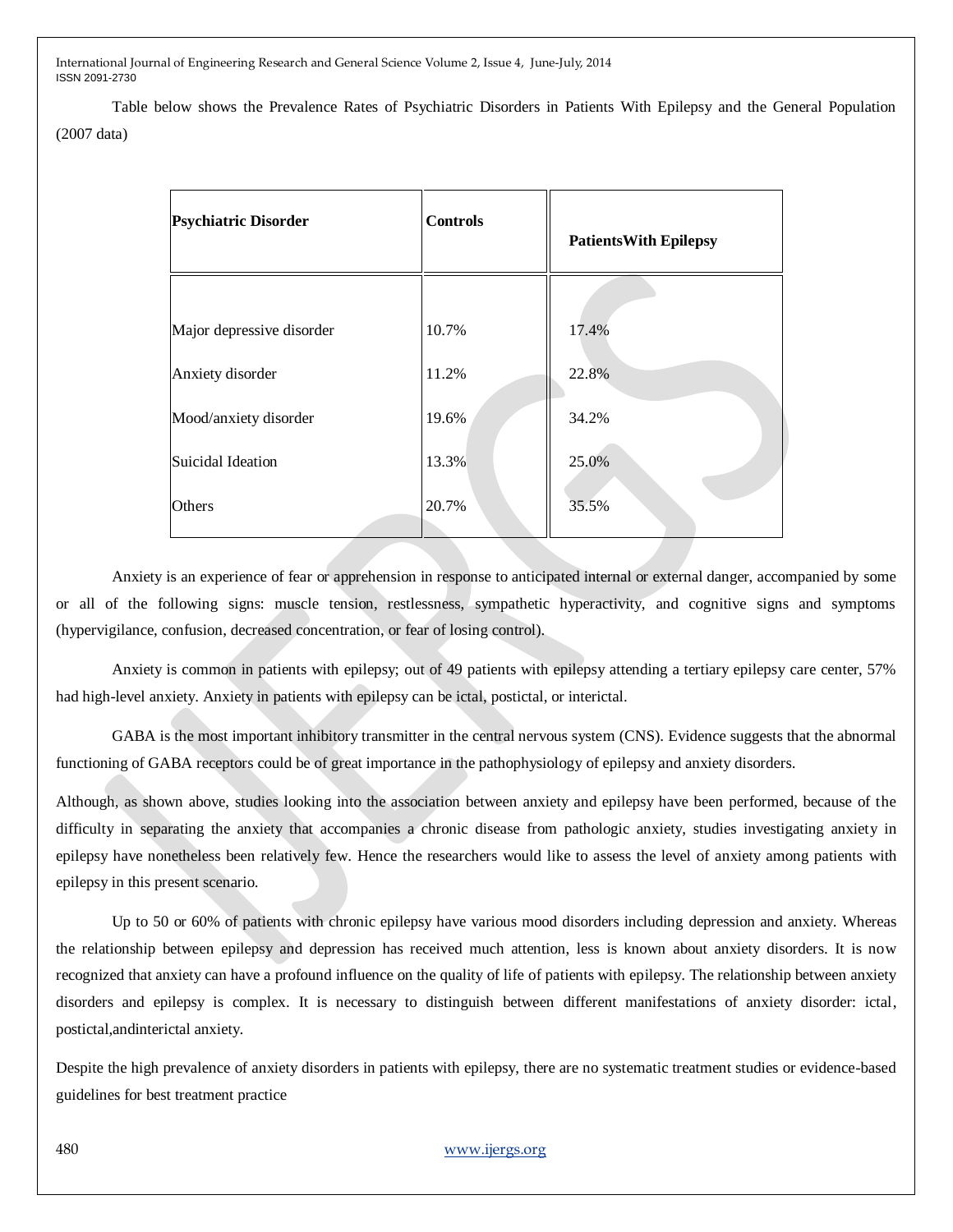#### **Literature survey:**

. WHO, the **International League Against Epilepsy** (ILAE) and the **International Bureau for Epilepsy** (IBE) are carrying out a global campaign, 'Out of the Shadows' to provide better information and raise awareness about epilepsy, and strengthen public and private efforts to improve care and reduce the disorder's impact.

**Swinkels WA, Kuyk J, de Graaf EH, van Dyck R, Spinhoven P A** recent study looks for psychopathology using a standardized diagnostic interview in inpatients with all types of epilepsy obtained similar results: The 1-year prevalence of anxiety disorders was 25%, and that of mood disorders, 19% .

**Goldstein et al** (2010)found that patients with epilepsy with high seizure frequency had lower anxiety scores than did patients with lower seizure frequency. The risk of anxiety is higher in focal (more frequent in temporal lobe) epilepsy than in generalized epilepsy. In patients with temporal lobe epilepsy, Trimble et al reported that 19% of the patients were diagnosed with anxiety and 11% were diagnosed with depression.

**Torta and Keller (2010)** estimated that fear due to anxiety occurs as an aura in as many as 15% of patients.

**Goldstein and Harden (2009)** concluded from several studies that anxiety is one of the most common ictalemotions.Ictal anxiety symptoms manifest as fear or panic, sometimes with other characteristics of temporal discharges, such as depersonalization and déjà vu, as well as other psychological and autonomous phenomena.

**International Epilepsy Association**studied anxiety in association with type of epilepsy and frequency of seizures. The highest rates of psychiatric comorbidities, including anxiety, are reported in patients with chronic, refractory seizure disorders.

**Edeh and Toone (2008)** found that patients with temporal lobe epilepsy scored higher for anxiety than did those with focal, non temporal lobe epilepsy. Anxiety can also be seen in frontal lobe epilepsy.

**According to the MEDSCAPE India** Anxiety in epileptic patients may occur as an ictal phenomenon, as normal interictal emotion or as part of an accompanying anxiety disorder, as part of an accompanying depressive disorder, or in association with nonepileptic, seizurelike events as part of an underlying primary anxiety disorder. Interictal anxiety has a great

influence on the quality of life of patients, since most of them have a permanent fear of new discharges.

**Torta and Keller(2012)** have estimated that as many as 66% of patients with epilepsy report interictal anxiety.

**Blum D, Reed M, Metz A.** studies have shown that the rate of mood disorder is higher in patient with epilepsy than in those with other chronic medical conditions such as diabetes and asthma .

**Swinkels WA, Kuyk JSeizure frequency has been linked with severity of anxiety in some. This does not necessary imply** ictal fear, but rather that as the burden of epilepsy increases, so does the anxiety. Yet clinically, the degree of anxiety is dissociated from seizure frequency in that it is the individual\_s perception of danger(e.g., of falling or dying) that is critical.

**Baker GA, Jacoby A, Buck D, Brooks J**, Age and gender have a relatively subtle effect: for example, first-onset epilepsy in late life may be linked with higher levels of anxiety .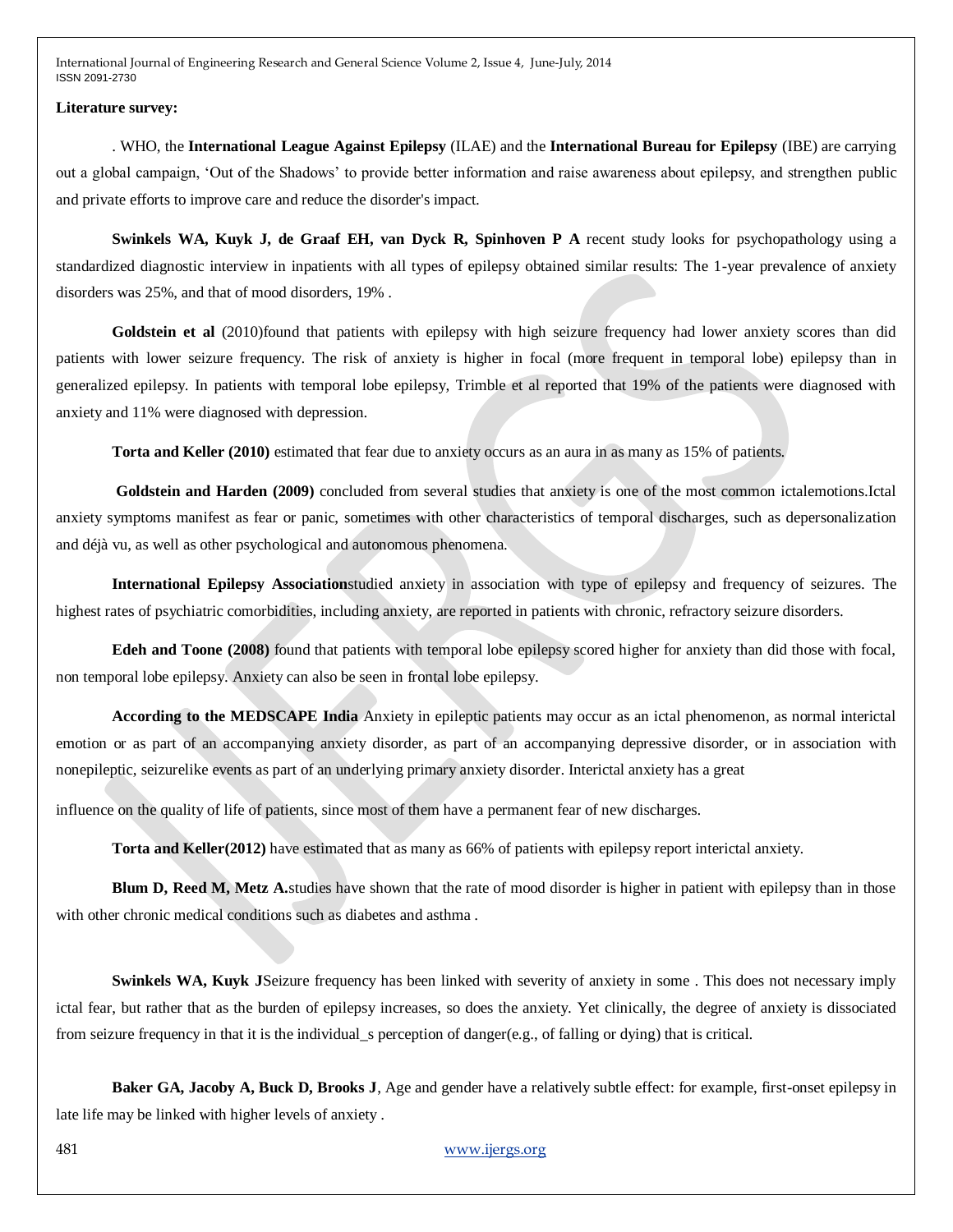**Goldstein MA, Harden CL.**The risk of anxiety disorders appears to be higher in focal (especially temporal lobe) than in

generalized epilepsies, but they are also seen in

patients with frontal lobe epilepsy as well as primary or generalized seizures . Several groups have found a link with the left temporal lobe but this is not entirely consistent in the literature .

## **AIM:**

To identify the factors influencing anxiety among epilepsy patients.

## **OBJECTIVES:**

1.To assess the factors influencing anxiety among epilepsy patiens.

2.To associate the factors influencing anxiety with selected demographic variables.

## **ASSUMPTION:**

factors influencing anxiety among epilepsy patient remains unidentified .

## **OPERATIONAL DEFINITIONS:**

## **ASSESS:**

It refers to the estimation of anxiety among epilepsy patients.

## **FACTORS INFLUENCING ANXIETY:**

It refers to the factors that influence anxiety such as age , education in years , employment status , employment type , current economic status , seizure frequency , the number of antiepileptic drugs , family life/social life dissatisfaction ), social support , the symptoms of anxiety and depression and ADL dysfunction

## **EPILEPSY PATIENTS:**

Adult generalized epilepsy patient in the age group of 20-40 years old who are attending the Nerve centre,T.nagar.

## **LIMITATIONS:**

1. Study is limited to four weeks

2. Study is limited with generalized epilepsy patient

## **PROJECTED OUT COME:**

- 1. The results of the study will provide the information on the factors influencing anxiety among epilepsy patient.
- 2. The results will bring an awareness among para professionals to provide vigilant care.

## **Problem Statement:**

A study to assess the factors influencing anxiety among epilepsy patients at selected hospital in Chennai

Methodology:

## **RESEARCH DESIGN:**

Design choosen for the study is Non Experimental, Descriptive research design

**RESEARCH APPROACH**; Survey Approach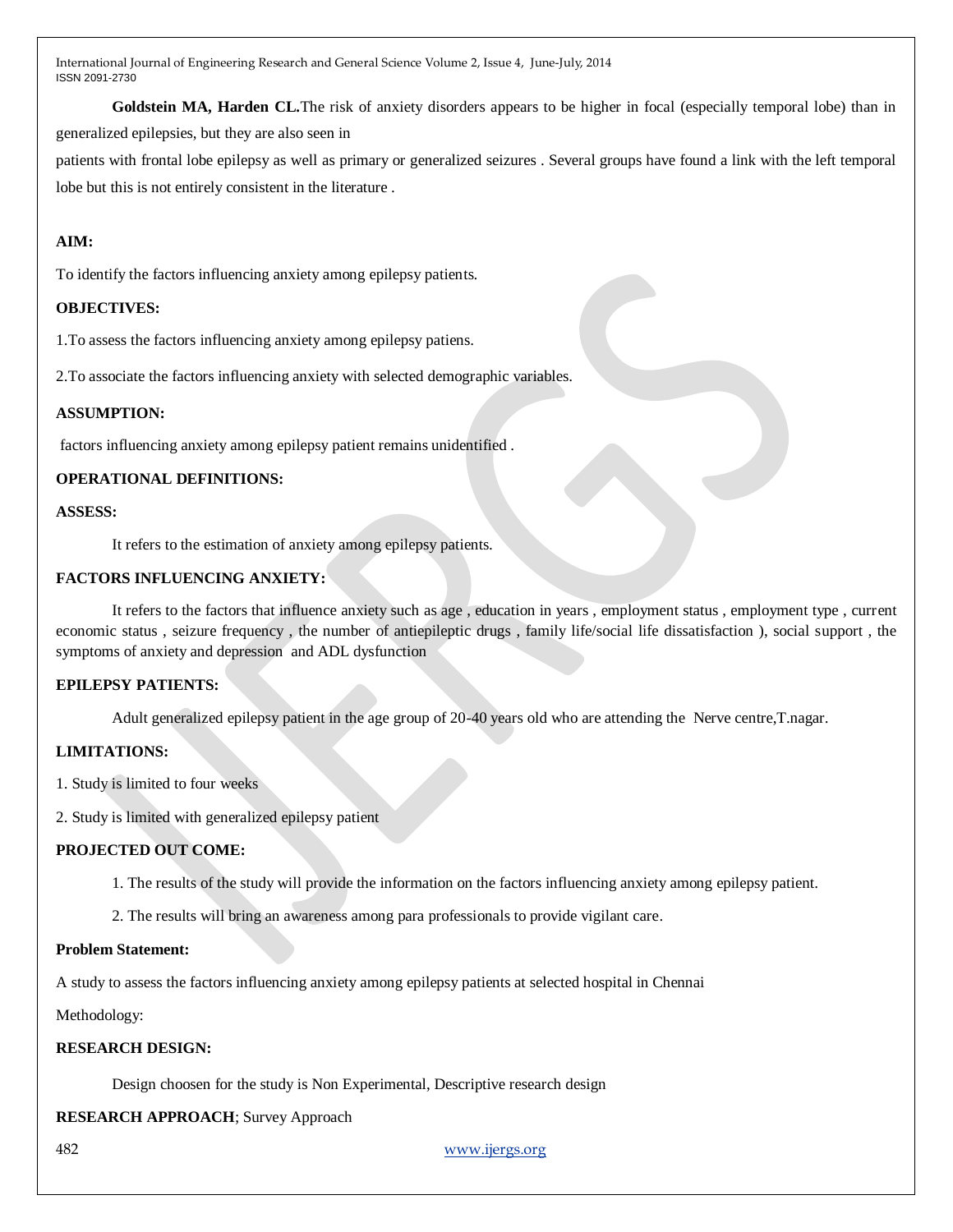## **SETTING**:

The study was conducted in Nerve center clinic, Chennai. The number of patients who attend the OPD are 40 patients with epilepsy per week(Both New and Old cases).

## **SAMPLE**

Adult epilepsy patients in the age group of 20-40years who come to neurological OPD Nerve center.

## **POPULATION**

It Includes all the epilepsy patients in the age group of 20-40 years.

## **SAMPLE SIZE:**

60 adult epilepsy patients.

## **SAMPLING TECHNIQUE:**

Non probability Purposive sampling technique

## **SAMPLING SELECTION CRITERIA:**

1. Inclusion criteria:

- Adult epilepsy patient who are diagnosed with generalized epilepsy.
- Adult generalized epilepsy patient who are attending private clinic
- Adult generalized epilepsy patient in the age group of 20-40 years
- Adult generalized epilepsy Patients who can understand Tamil and English
- Adult generalized Patients who are willing to participate.

## 2. Exclusion Criteria:

- Adult patients with idiopathic epilepsy.
- Patients who are not willing to participate.

## **Data collection procedure**:

Permission was obtained from Neurological OPD Chennai,. After obtaining Informed consent from the patients factors influencing epilepsy among epileptic patients will be identified and analysed.

## **Scoring Key:**

The scores range from 20-80. Little or none  $=1$ Some of the time  $=2$ A large part of the time  $=3$ Most of the time  $= 4$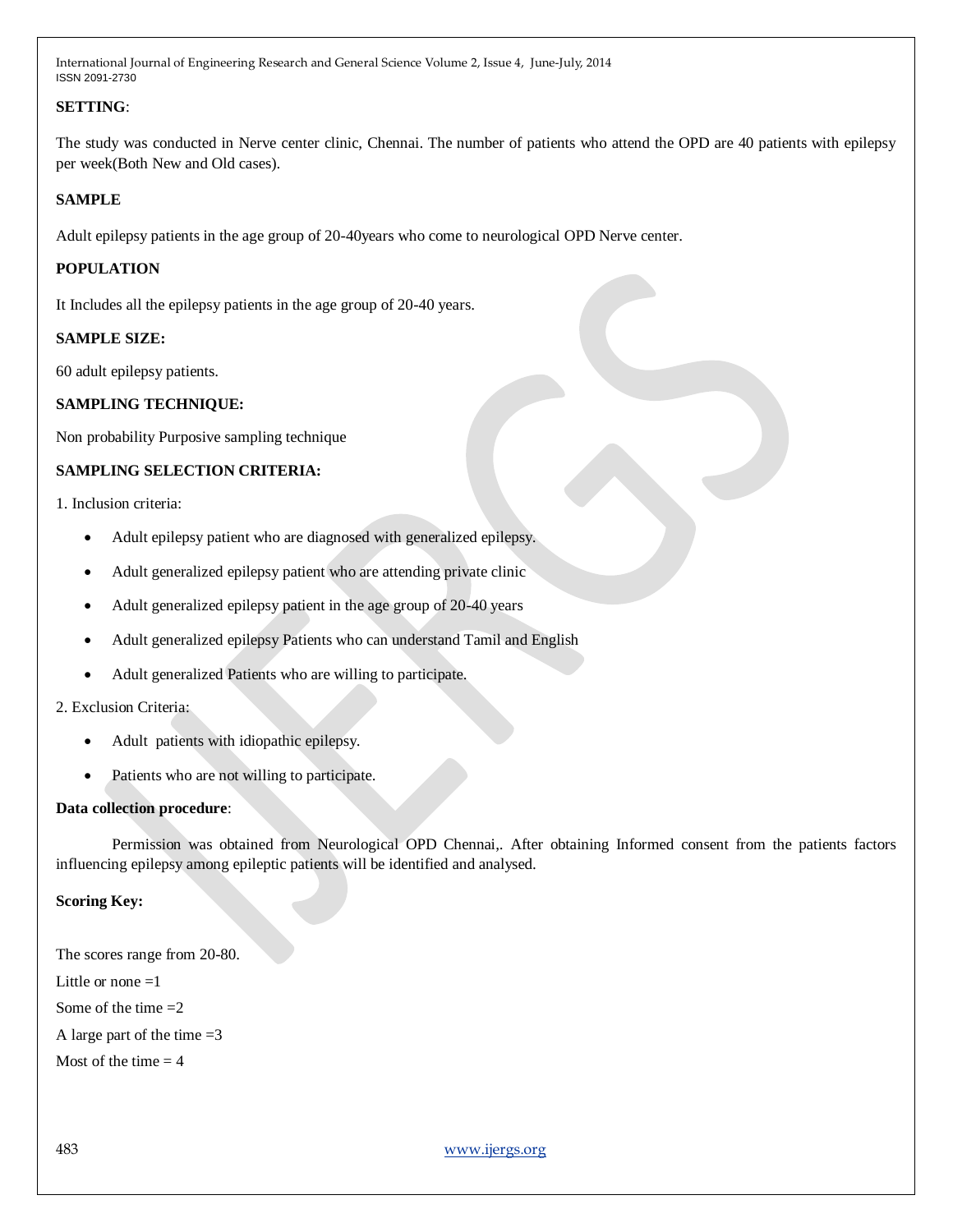## **SCORE INTERPRETATION**

20-44 Normal Range

45-59 Mild to Moderate Anxiety Levels

60-74 Marked to Severe Anxiety Levels

75 and above Extreme Anxiety Levels

#### **Results and Discussion:**

Table:1 shows the factors influencing anxiety among patients with epilepsy

| s.no | Factors influencing anxiety | Mean  | <b>Standard Deviation</b> |
|------|-----------------------------|-------|---------------------------|
| 1.   | Physical causes             | 80.2  | 62.5                      |
| 2.   | Psychological causes        | 5.92  | 13.32                     |
| 3.   | Financial causes            | 96.23 | 70.2                      |
| 4.   | Familial causes             | 6.2   | 16.5                      |
| 5.   | Sociological causes         | 80.45 | 70.6                      |

The First objective of the study was to assess the factors influencing anxiety among epilepsy patients.

The factors influencing anxiety among epilepsy patients the mean and standard deviation of physical causes are 80.2 and 62.5 respectively, with regard to the mean and standard deviation of psychological causes are 5.92 and 13.32.The financial causes mean was96.23 and the standard deviation was 70.2.Coming on to the familial causes mean was 6.2 and standard deviation was 16.5.With regard to the sociological causes the mean score was 80.45 with a standard deviation of 70.6 respectively. **According to Goldstein and Harden (2010)**, epileptic events can produce symptoms indistinguishable from those of primary anxiety disorder. Symptoms of anxiety in epilepsy may result or be exacerbated by psychological reactions, including responses to the unpredictability of seizures and restrictions of normal activities. This results in low self-esteem, stigmatization, and social rejection.(Fear and anxiety are often associated with simple partial seizures.

## **Conclusion:**

With regard to the association between the level of anxiety with the selected demographic variables, chi-square reveals significant with p=0.00% with employed patients.

## **Future scope:**

Epilepsy has significant economic implications in terms of health-care needs, premature death and lost work productivity. An Indian study calculated that the total cost per epilepsy case was US\$ 344 per year (or 88% of the average income per capita). The total cost for an estimated five million cases in India was equivalent to 0.5% of gross national product.

Although the social effects vary from country to country, the discrimination and social stigma that surround epilepsy worldwide are often more difficult to overcome than the seizures themselves. People with epilepsy can be targets of prejudice. The stigma of the disorder can discourage people from seeking treatment for symptoms and becoming identified with the disorder. Hence further studies to be focused on the various aspects of the Epilepsy patients towards wellbeing and indirectly towards improving the social wellbeing of the country too.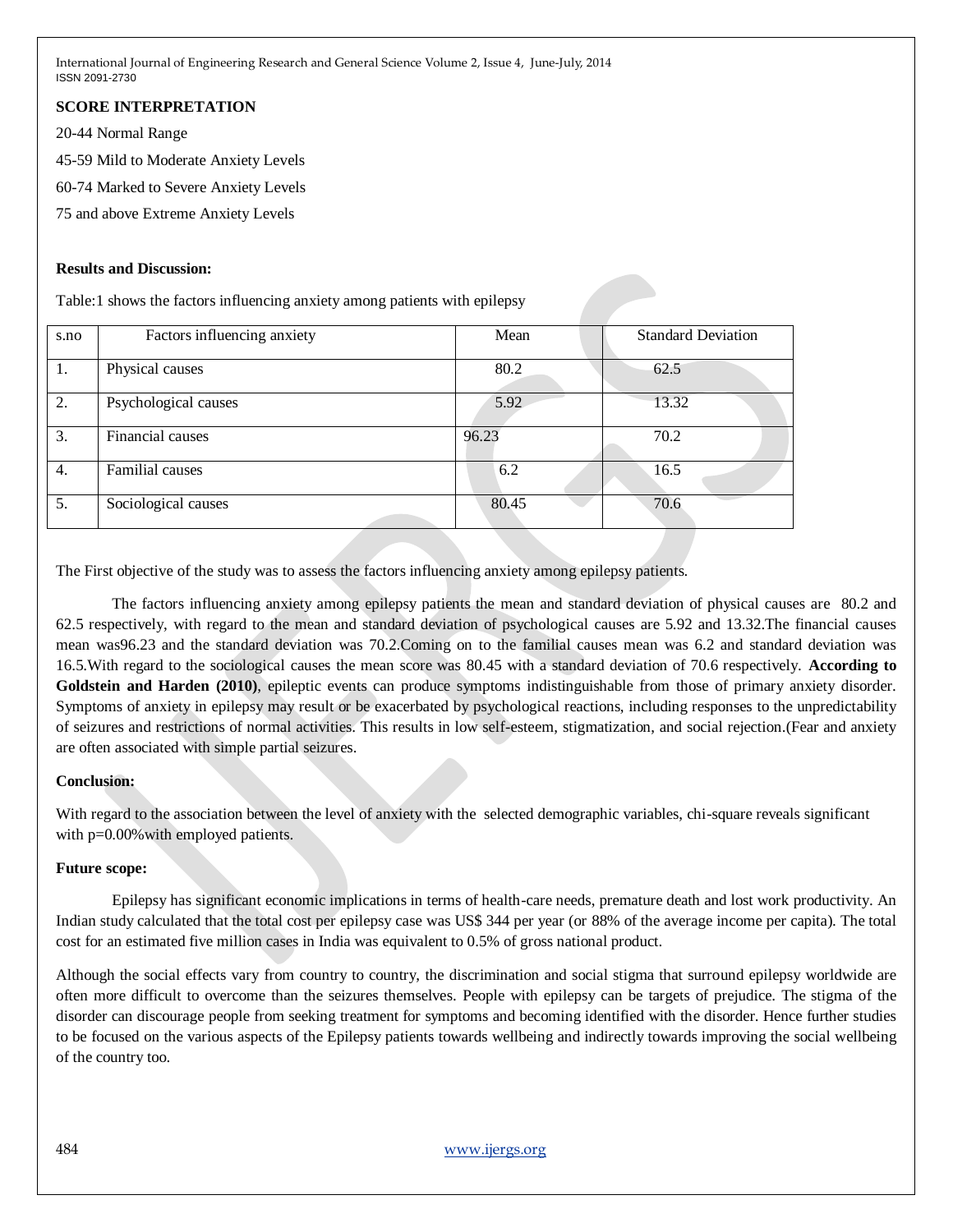## **REFERENCES:**

1.Perini G, Mendius R. Depression and anxiety in complex partial seizures. J NervMent Dis 1984;172:287–90.

2.Altshuler LL, Devinsky O, Post RM, Theodore W. Depression, anxiety and temporal lobe epilepsy: laterality of focus and symptomatology. Arch Neurol 1990;47:284–8.

3.Vazquez B, Devinsky O, Luciano D, Alper K, Perrine K. Juvenile myoclonic epilepsy: clinical features and factors related to misdiagnosis. J Epilepsy 1993;6:233–8.

4.Cutting S, Lauchheimer A, Barr W, Devinsky O. Adult-onset idiopathic generalized epilepsy: clinical and behavioral features. Epilepsia 2001;42:1395–8.

5. Hermann BP, Seidenberg M, Bell B. Psychiatric comorbidity in chronic epilepsy: identification, consequences, and treatment of major depression. Epilepsia 2000;41(Suppl. 2):S31–41.

6.Kanner AM, Palac S. Depression in epilepsy: a common but often unrecognized comorbid malady. Epilepsy Behav 2000;1:37–51.

7. Kanner AM. Depression in epilepsy: prevalence, clinical semiology,pathogenic mechanisms, and treatment. Biol Psychiatry 2003;54:388–98.

8.Kanner AM, Barry JJ. The impact of mood disorders in neurological diseases: should neurologists be concerned? Epilepsy Behav 2003;4(Suppl. 3):S3–S13.

9.Gilliam F, Hecimovic H, Sheline Y. Psychiatric comorbidity, health, and function in epilepsy. Epilepsy Behav 2003;4(Suppl.):S26– 30.

10.Marsh L, Rao V. Psychiatric complications in patients with epilepsy: a review. Epilepsy Res 2002;49:11–33.

11.Harden CL, Goldstein MA. Mood disorders in patients with epilepsy: epidemiology and management. CNS Drugs 2002;16:291– 302.

12. Blum D, Reed M, Metz A. Prevalence of major affective disorders and manic/hypomanic symptoms in persons with epilepsy: a community survey. Presented at the American Academy of Neurology 54th Annual Meeting, Denver, CO, 13–20 April 2002.

13. Ettinger AB, Weisbrot DM, Nolan EE, et al. Symptoms of depression and anxiety in pediatric epilepsy patients. Epilepsia 1998;39:595–9.

14.Goldstein MA, Harden CL. Epilepsy and anxiety. Epilepsy Behav 2000;1:228–34.

15. Vazquez B, Devinsky O. Epilepsy and anxiety. Epilepsy Behav 2003;4(Suppl. 4):S20–5.

16. Currie S, Heathfield KW, Henson RA, Scott DF. Clinical course and prognosis of temporal lobe epilepsy: a survey of 666 patients. Brain 1971;94:173–90.

17. Swinkels WA, Kuyk J, de Graaf EH, van Dyck R, Spinhoven P. Prevalence of psychopathology in Dutch epilepsy inpatients: a comparative study. Epilepsy Behav 2001;2:4417.

18. Jones JE, Hermann BP, Barry JJ, Gilliam F, Kanner AM, Meador KJ. Clinical assessment of Axis I psychiatric morbidity in chronic epilepsy: a multicenter investigation. J Neuropsychiatry ClinNeurosci 2005;17:172–9.

19.Choi-Kwon S, Chung C, Kim H, et al. Factors affecting the quality of life in patients with epilepsy in Seoul, South Korea. ActaNeurolScand 2003;108:428–34.

20. Johnson EK, Jones JE, Seidenberg M, Hermann BP. The relative impact of anxiety, depression, and clinical seizure features on health-related quality of life in epilepsy. Epilepsia

2004;45:544–50.